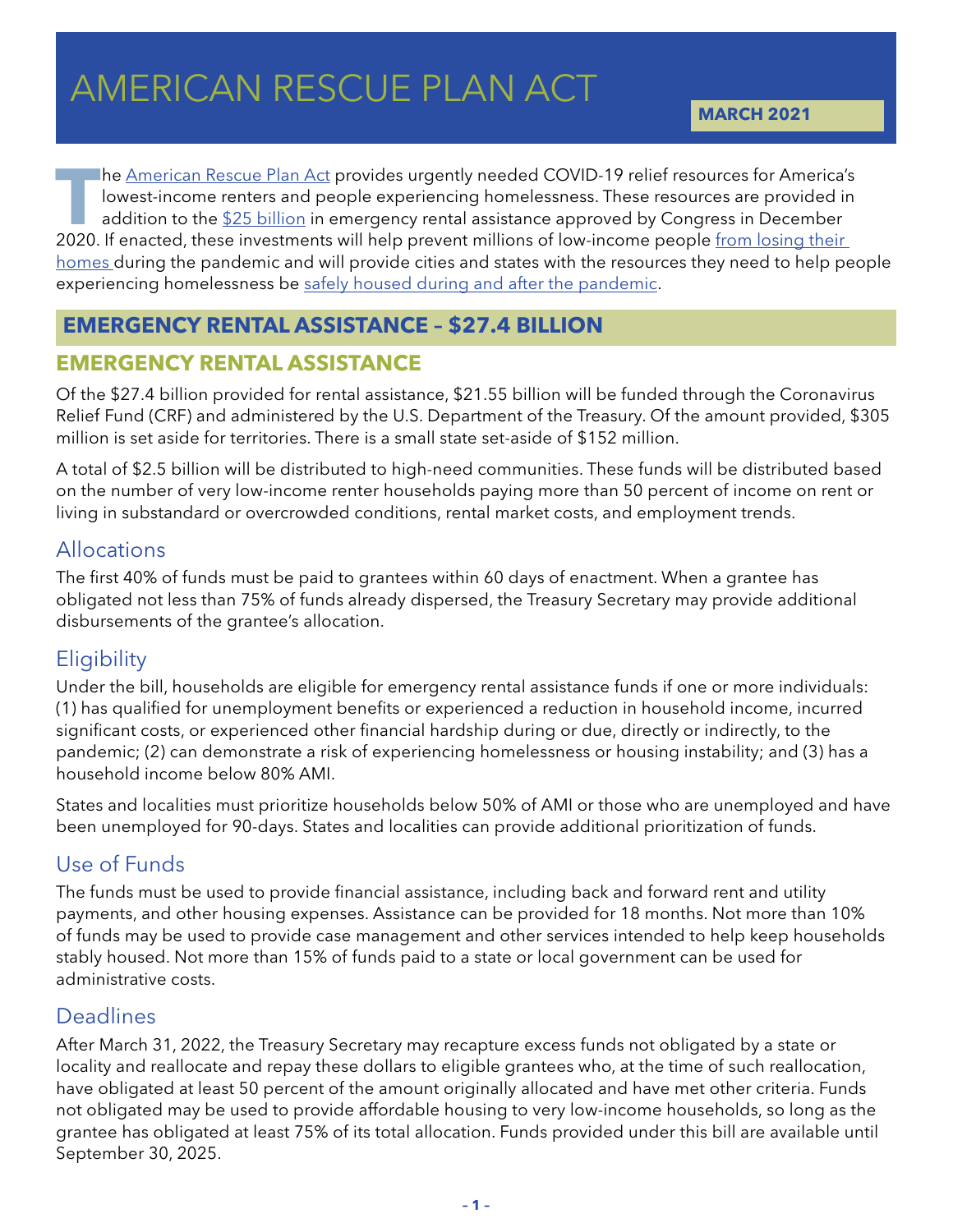The bill also extends the deadline to spend the initial \$25 billion tranche of funding provided by Congress in December 2020 from December 31, 2021 to September 30, 2022.

## **HOUSING VOUCHERS**

The bill provides \$5 billion for housing vouchers, with funds available through September 30, 2030.

# Use of Funds

These funds must be used to provide and renew emergency vouchers, to cover administrative costs, and to make adjustments for public housing agencies that would otherwise be required to terminate rental assistance due to a significant increase in voucher per-unit costs due to extraordinary circumstances.

# **Eligibility**

Under the bill, households are eligible for emergency vouchers if they (1) are or are at risk of experiencing homelessness, (2) are fleeing or attempting to flee domestic violence, dating violence, stalking, sexual assault, or human trafficking, or (3) are recently homeless and rental assistance will prevent the family's homelessness or having a high risk of housing instability.

## Allocations

Public housing agencies will be notified of the number of vouchers allocated to them within 60 days. Vouchers will be distributed by a formula that includes capacity and ensures geographic diversity. The Secretary may revoke and redistribute any unleased vouchers after a reasonable time. Termination After September 30, 2023, a public housing agency may not reissue any vouchers when assistance for the family assisted ends. Waiver Authority The bill provides broad authority to the Secretary to waive or provide alternative requirements that are necessary to expedite or facilitate the use of funds.

## **TRIBAL AND RURAL ASSISTANCE**

The bill provides \$100 million in rental assistance to assist rural households living in USDA-financed properties. Funds are available until September 30, 2022, and they may be used to cover back rent and ongoing rental assistance.

The bill provides \$750 million to tribal nations through the Native American Housing Block Grants, Native Hawaiian Housing Block Grants, and Indian Community Development Block Grants programs.

# **HOMELESSNESS ASSISTANCE - \$5 BILLION**

The bill provides \$5 billion to provide rental assistance and supportive services, to develop affordable rental housing, to help acquire non-congregate shelter to be converted into permanent affordable housing or used as emergency shelter.

## **Eligibility**

These funds must primarily benefit 1) individuals or households that are or are at risk of experiencing homelessness, (2) people who are fleeing or attempting to flee domestic violence, dating violence, stalking, sexual assault, or human trafficking, or (3) populations for whom supportive services would prevent the family's homelessness or having a high risk of housing instability, or (4) households with a veteran family member that meets one of these criteria.

## Allocations

Funds will be allocated within 30 days of enactment using the HOME Investment Partnerships program formula. Deadlines and Other Requirements The bill waives statutory requirements, including a commitment deadline, matching requirements, and set-aside for Community Housing Development Organizations (CHDOs).